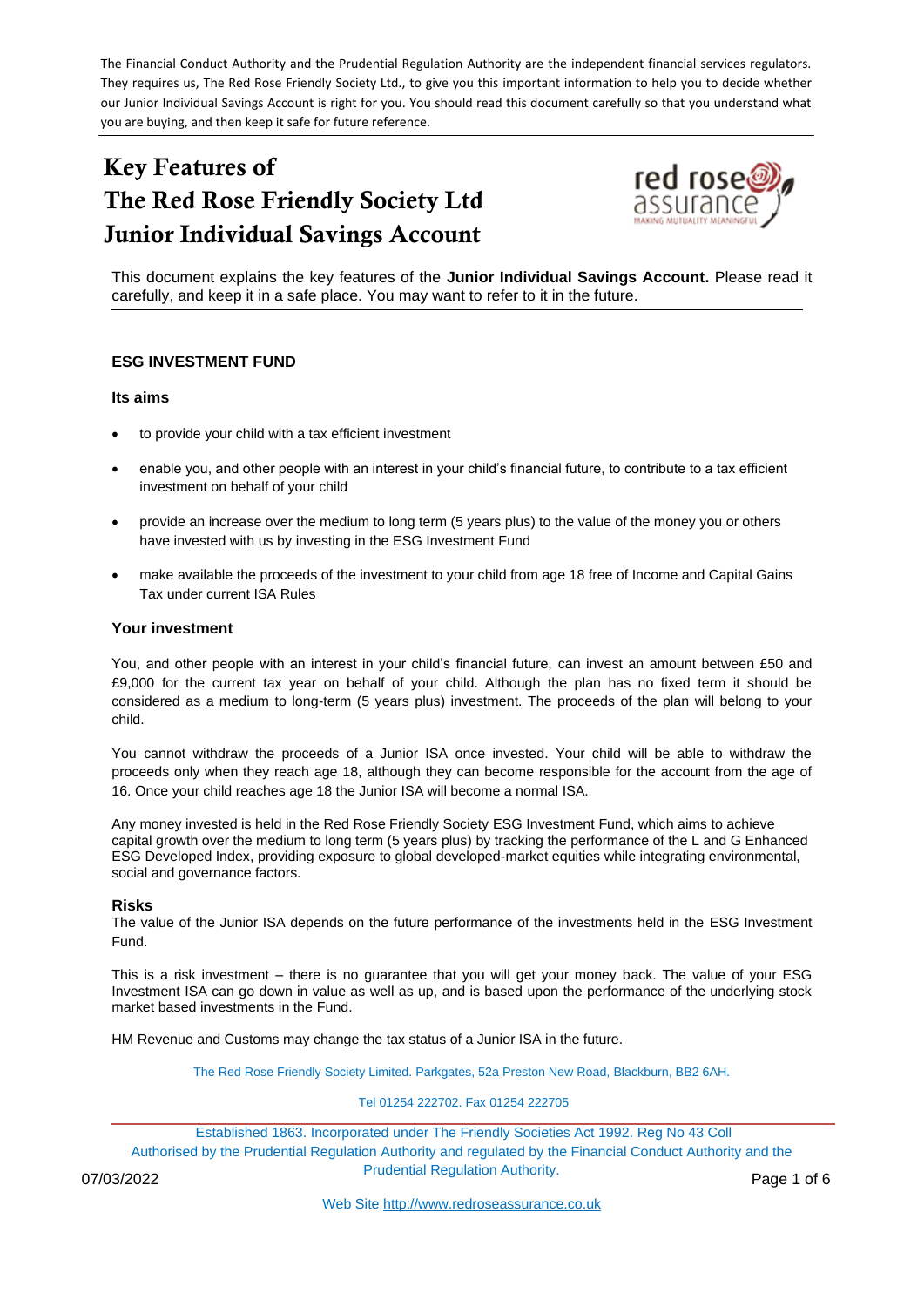

This document explains the key features of the **Junior Individual Savings Account.** Please read it carefully, and keep it in a safe place. You may want to refer to it in the future.

You should be aware that inflation may have an effect on the purchasing power of the investment in the future.

#### **Questions and answers**

#### **What is the Red Rose Junior ISA?**

A Junior ISA is a tax-efficient way in which you, and other people with an interest in your child's financial future, can save on behalf of your child without your child having to pay any income tax or capital gains tax.

The Red Rose Junior ISA is a Stocks and Shares ISA.

#### **Will paying into a Junior ISA affect my own ISA allowance?**

Paying into a Junior ISA on behalf of a child will have no effect on your own ISA allowance or anyone else's ISA allowance who contributes on your child's behalf.

#### **Who can have a Junior ISA?**

#### **The following under 18's are eligible for a JISA**

• Those born on or after 3rd January 2011

But those born between 1 September 2002 and 2nd January 2011 can't get JISAs; they will have a Child Trust Fund

You may open a Junior ISA on behalf of a child as long as the following conditions are met:

- you are over the age of 18, live in the UK, are ordinarily resident here for tax purposes and are the person who assumes parental responsibility for the child
- your child is resident in the UK, born after 3<sup>rd</sup> January 2011 and is under 18 years of age

Parents, grandparents, friends or anyone with an interest in your child's financial future can contribute to a Junior ISA on behalf of your child.

A Junior ISA can only be held in the name of one child. Joint Junior ISAs are not permitted. A Junior ISA cannot be used to save on behalf of a company, club, charity etc.

**Warning**: A Stocks and Shares Junior ISA carries a higher risk than a bank or building society Junior Cash ISA.

## **How much can I invest?**

You, and other people with an interest in your child's financial future, may invest annually up to the current contribution limit of £9,000. This is the allowance for the 2020/21 tax year and may change in future tax years.

The Red Rose Friendly Society Limited. Parkgates, 52a Preston New Road, Blackburn, BB2 6AH.

#### Tel 01254 222702. Fax 01254 222705

Established 1863. Incorporated under The Friendly Societies Act 1992. Reg No 43 Coll Authorised by the Prudential Regulation Authority and regulated by the Financial Conduct Authority and the Prudential Regulation Authority. 07/03/2022<br>Web Site [http://www.redroseassurance.co.uk](http://www.redroseassurance.co.uk/) Page 2 of 6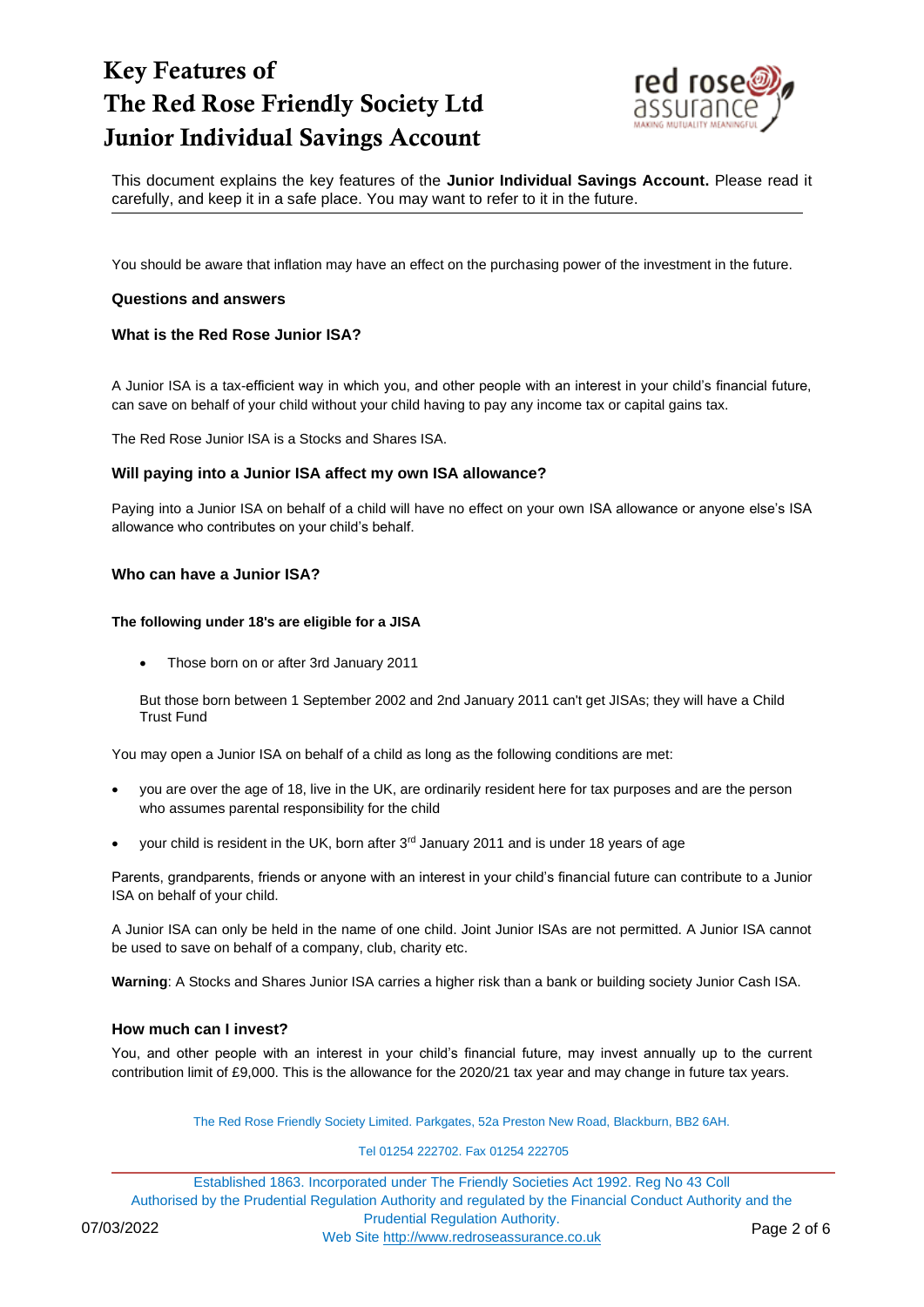

This document explains the key features of the **Junior Individual Savings Account.** Please read it carefully, and keep it in a safe place. You may want to refer to it in the future.

You may invest this allowance in a Junior Stocks and Shares ISA, or in a Junior Cash ISA, or in a combination of the two types of Junior ISA on behalf of your child.

Your child may only have one Junior Stocks and Shares ISA and one Junior Cash ISA at any one time. These can be held with different providers but the total amount invested across both types of Junior ISA must not exceed the contribution limit for each tax year.

An existing Junior ISA may be transferred into another Junior ISA, regardless of whether they are Junior Stocks and Shares ISAs or Junior Cash ISAs.

If you decide to make regular payments into a Junior ISA then you can increase, decrease or stop your payments at any time without penalty. Just inform us in writing if you wish to alter your regular payment.

## **How do I transfer an existing Junior ISA to the Red Rose Junior ISA?**

To transfer an existing Junior ISA to us from another provider you must complete a transfer form. We will then send the transfer to the existing provider and write to you when we have received the money. The transfer may take up to 30 days.

If you wish to transfer the Junior ISA away from Red Rose to another firm please ask them to request the transfer.

## **How will my child's investment grow?**

We will invest any monies received in our ESG Investment Fund. The Fund is managed by a specialist team at Legal and General. It invests in global developed-market equities, mainly large companies in a variety of countries and sectors, including 'Communications and Technology', 'Consumer', 'Industrials', 'Financial Services' and 'Commodities'. It aims to track the performance of the Solactive L&G Enhanced ESG Developed Index.

It does not invest in 'pure' coal miners, manufacturers of controversial weapons or perennial offenders of the UN Global Compact (the **United Nations Global Compact** is a global platform for business and non-business entities to proactively network and engage in areas of human rights, labour, environment, and anti-corruption).

The value of the Fund (and therefore your own holdings) may go down as well as up as the underlying assets fluctuate in value.

## **What happens if I or the child should die?**

Should you, or anyone who has made an investment into the Junior ISA, die before your child reaches age 18 then nothing will change. Your child will continue to own the Junior ISA, and will be able to withdraw proceeds from the plan at the age of 18.

If your child should die before age 18 then we will pay the value to your child's estate. The amount payable will be 101% of the value of the fund at the time of death. Please note that this may be less than the amount invested, depending upon the performance of the fund.

The Red Rose Friendly Society Limited. Parkgates, 52a Preston New Road, Blackburn, BB2 6AH.

#### Tel 01254 222702. Fax 01254 222705

Established 1863. Incorporated under The Friendly Societies Act 1992. Reg No 43 Coll Authorised by the Prudential Regulation Authority and regulated by the Financial Conduct Authority and the Prudential Regulation Authority. 07/03/2022 Web Site [http://www.redroseassurance.co.uk](http://www.redroseassurance.co.uk/) Page 3 of 6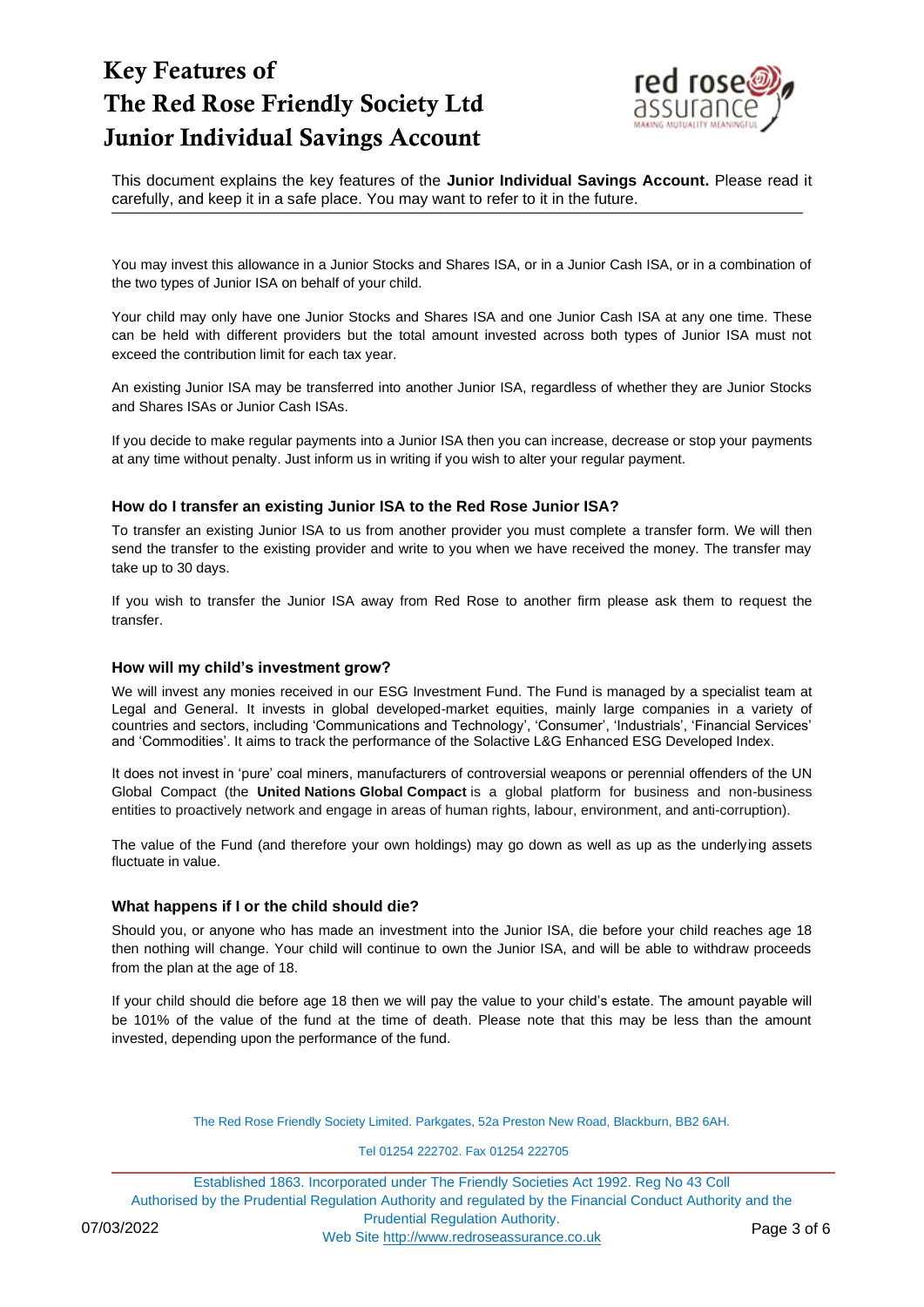

This document explains the key features of the **Junior Individual Savings Account.** Please read it carefully, and keep it in a safe place. You may want to refer to it in the future.

## **How will I be kept informed about the Junior ISA?**

Each year you (or your child on reaching age 16) will receive a statement showing the value of the Junior ISA.

## **How do I cash in or withdraw money from the Junior ISA?**

You may not cash in or withdraw money from the Junior ISA at any time. When your child reaches age 18, they will be able to withdraw some or all of the proceeds. There are no charges applied to a withdrawal.

## **How will charges affect the investment and what are the deductions?**

We deduct charges from the investment to cover our expenses associated with administering the plan and the underlying investment fund. This is currently 1.5% of the value of the plan per annum.

The charges will affect the value of the plan, reducing the overall return to you. Examples can be seen in the Key Information Document which you must read before applying for the Junior ISA.

## **Can I change my mind about opening a Junior ISA?**

From the later of the date you open your account, or receive the cancellation notice, you have 30 days in which to cancel the plan you have set up on behalf of your child and we will return your money in full.

If you cancel within the 30 days, the child will be treated as though they had not used any Junior ISA allowance and you would be able to subscribe to another Junior ISA on behalf of the child in the current tax year. You may not cancel the Junior ISA after the 30 days.

## **How much will the advice cost?**

Your financial adviser will tell you details about the cost of advice.

## **Where can I find out more?**

Before your child's plan starts we will send you the full terms and conditions. These explain how the plan works. If you would like to see these terms and conditions before you apply please contact us on 01254 222702 or email us at: [info@redroseassurance.co.uk.](mailto:info@redroseassurance.co.uk) Further details can also be found on our website: [www.redroseassurance.co.uk](http://www.redroseassurance.co.uk/)

## **More information**

#### **Claims**

To make a claim please contact us by phone on 01254 222702 and ask for the Claims Department. They will explain the claims process and send out a claim form.

## **Cancellation Rights**

After we accept your application, we will send you a notice of your right to cancel. You will then have 30 days to change your mind and leave the plan. To exercise your right to cancel you will simply need to follow the instructions on the cancellation notice.

The Red Rose Friendly Society Limited. Parkgates, 52a Preston New Road, Blackburn, BB2 6AH.

#### Tel 01254 222702. Fax 01254 222705

Established 1863. Incorporated under The Friendly Societies Act 1992. Reg No 43 Coll Authorised by the Prudential Regulation Authority and regulated by the Financial Conduct Authority and the Prudential Regulation Authority. 07/03/2022<br>Web Site [http://www.redroseassurance.co.uk](http://www.redroseassurance.co.uk/) Page 4 of 6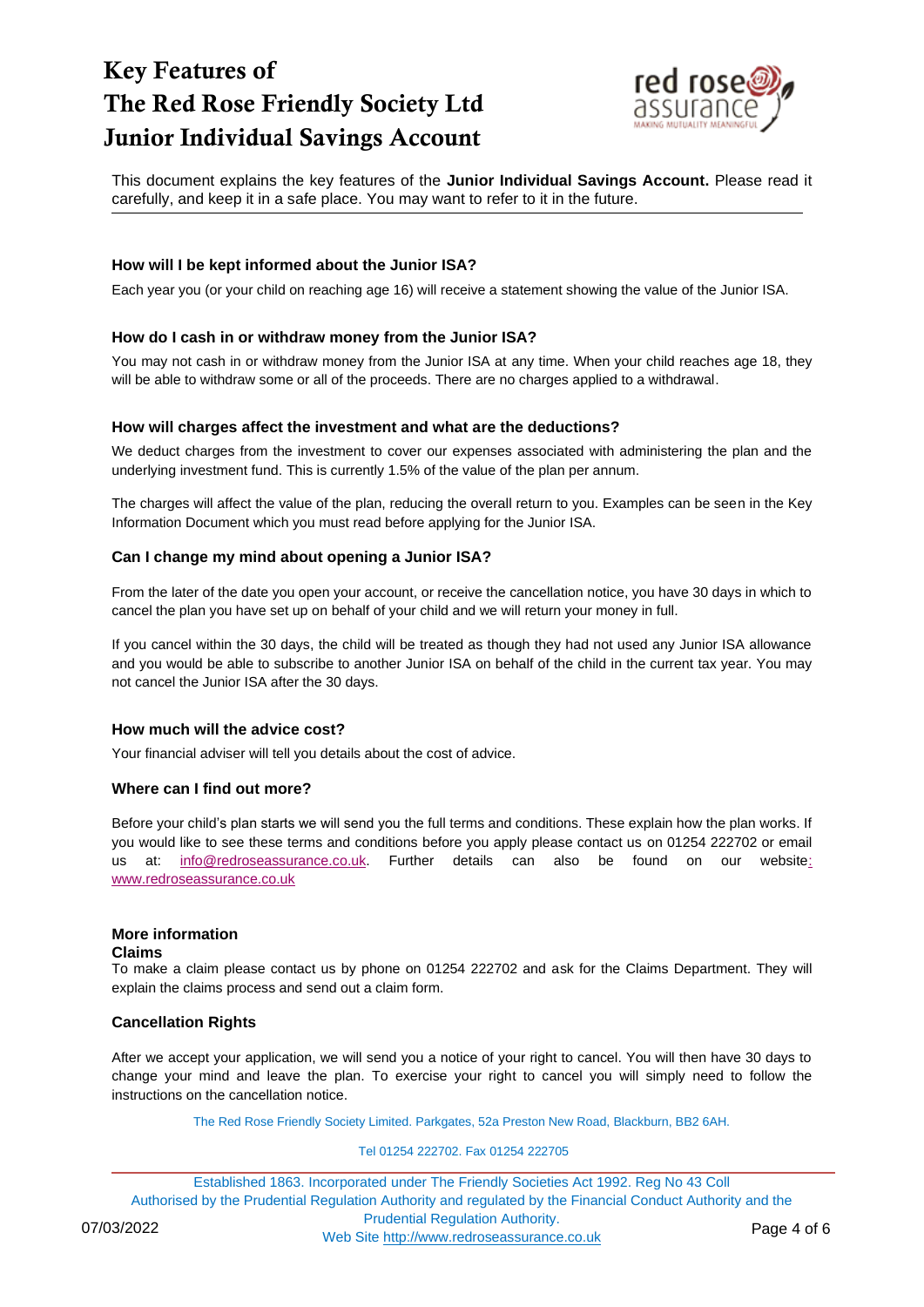

This document explains the key features of the **Junior Individual Savings Account.** Please read it carefully, and keep it in a safe place. You may want to refer to it in the future.

## **Complaints**

If you wish to make a complaint please contact:

*Compliance Officer, Red Rose Friendly Society Limited, 52a Parkgates, Preston New Road, Blackburn. Lancashire, BB2 6AH Phone 01254 222702*

If we do not deal with your complaint to your satisfaction, you can complain to the:

*Financial Ombudsman Service Exchange Tower London E14 9SR Phone: 0800 023 4567 email: complaint.info@financial-ombudsman.org.uk*

Making a complaint will not affect your right to take legal action.

## **The Financial Services Compensation Scheme**

We are covered by the Financial Services Compensation Scheme (FSCS), which means you may be entitled to compensation under the terms of the scheme if we cannot meet our obligations. This depends on the type of business and the circumstances of the claim. For long term plans such as this the scheme covers 90% of the claim with no upper limit. Further information about the scheme is available from the:

*Financial Services Compensation Scheme 10th Floor Beaufort House 15 Saint Botolph Street London EC3A 7QU*

## **Financial crime**

We will take measures to protect members against financial crime. We will need proof of identity on application or claim and if required we may gather this proof by electronic means, for example checking electoral registers.

## **Tax**

Any information we have provided in this leaflet about taxes in the UK is based on our understanding of current laws and HM Revenue and Customs practice which may change in the future.

The Red Rose Friendly Society Limited. Parkgates, 52a Preston New Road, Blackburn, BB2 6AH.

#### Tel 01254 222702. Fax 01254 222705

Established 1863. Incorporated under The Friendly Societies Act 1992. Reg No 43 Coll Authorised by the Prudential Regulation Authority and regulated by the Financial Conduct Authority and the Prudential Regulation Authority. 07/03/2022 Web Site [http://www.redroseassurance.co.uk](http://www.redroseassurance.co.uk/) Page 5 of 6